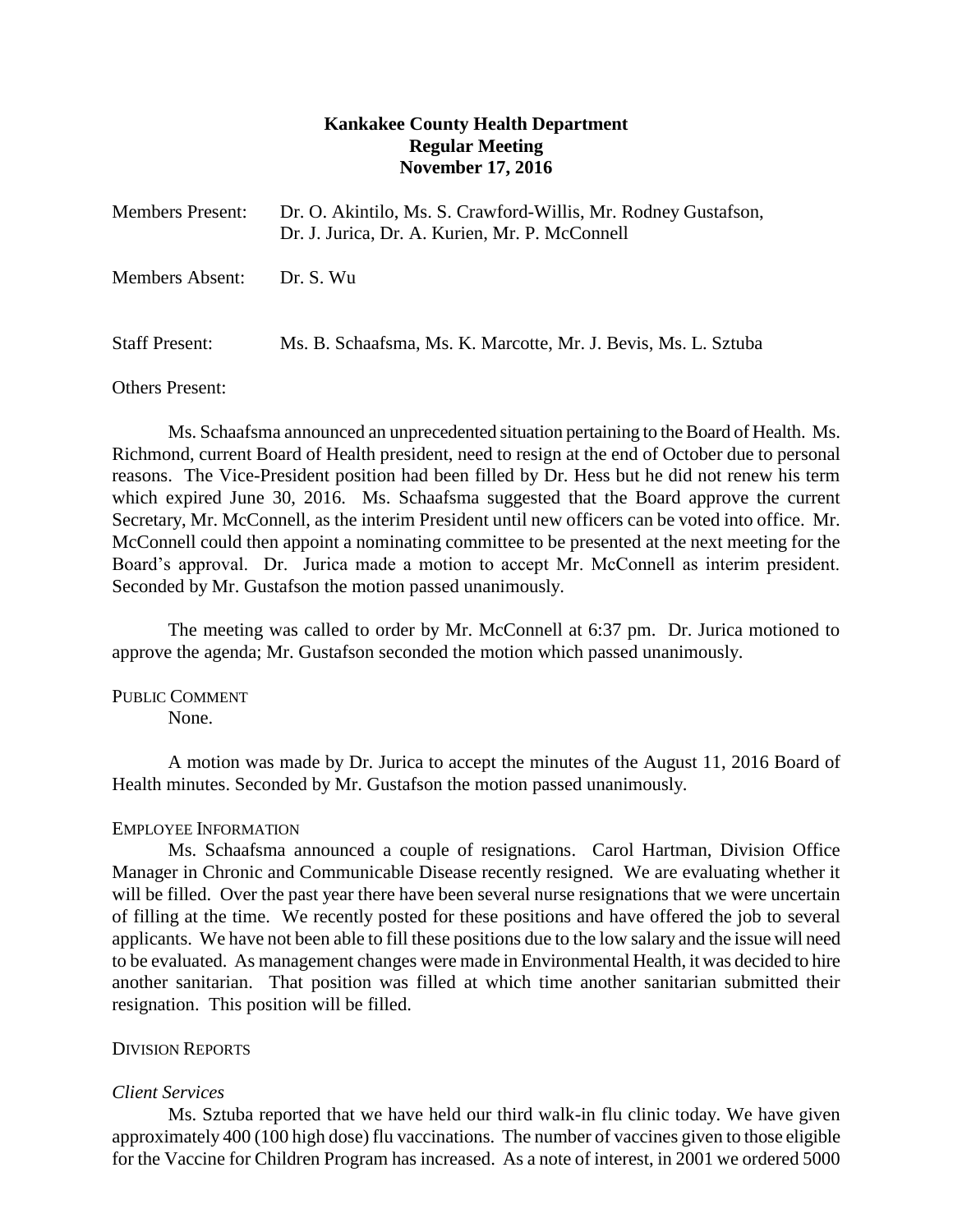doses of flu. It is believed that the public continues to receive the flu vaccine but more are seeking it through their doctor or local pharmacy.

#### *Environmental Health*

Mr. Bevis presented on behalf of Mr. Wojnowski, a proposal to create an outdoor grilling permit that would have a \$100 annual fee. Mr. Bevis explained that there are a few established food facilities that would like to grill outdoors as part of their cooking process. Mr. Bevis reviewed the policy submitted to the Board for approval. Discussion ensued regarding types of equipment, fuel, events, etc. Ms. Crawford-Willis motioned to approve the policy/fee for the outdoor grilling permit. Seconded by Dr. Jurica, the motion passed unanimously which will be effective January 1. Establishments will be notified and the information posted on our website.

### *Health Promotion/Community Outreach and Planning*

Ms. Schaafsma noted that long time health educator, Linda Hildebrandt, retired at the end of June. Ms. Lindsay Wilson was hired, but has primarily been working with the CDASH (Chronic Disease and School Health) and Illinois Tobacco Free Initiative grants. She has recently reactivated the employee wellness activities.

#### ADMINISTRATIVE REPORTS

### *Financial Status*

Ms. Schaafsma presented the 2017-2018 budget for approval which is reduced approximately \$160,000 from last year. The reduction is primarily due to not renewing the Breast and Cervical Cancer Program and Teen Pregnancy Prevention grants. Otherwise revenues remain the same with the exception of clinical services which has almost doubled due to implementation of the third party biller and electronic health record program. We continue to contract with private insurance companies and local managed care organizations. A grant through IPHA has helped with the implementation of the program and contracts. This budget reflects a 2% raise for staff following the union contract. Non-union staff will receive the same increase. Health insurances expenses came in less than projected. Dr. Akintilo motioned to approve the 2017-2018 budget. Seconded by Dr. Jurica, the motion passed unanimously.

Ms. Schaafsma noted that the financial reports are not available due to switching over to a new accounting program. A Cash on Hand report was provided to the Board for review. There is a new format for the Accounts Payable report, which is signed by the finance committee, making it easier to review. Ms. Schaafsma projected that the year would end November 30, 2016 with a positive balance. The Board discussed the invested funds and the necessary amounts to have on hand that may be necessary to cover a public health emergency.

Ms. Schaafsma presented a new chain of command effective December 1, 2016 when Mr. Bevis becomes Administrator. If he is not available, Ms. Laura Sztuba would step in and if she is not available, the command would go to Mr. Keith Wojnowski. Dr. Jurica motioned to approve the new chain of command for Kankakee County Health Department. Dr. Akintilo seconded the motion which was approved unanimously.

OLD BUSINESS

None.

### NEW BUSINESS

Ms. Schaafsma informed the Board of a recent emergency repair to the HVAC unit in